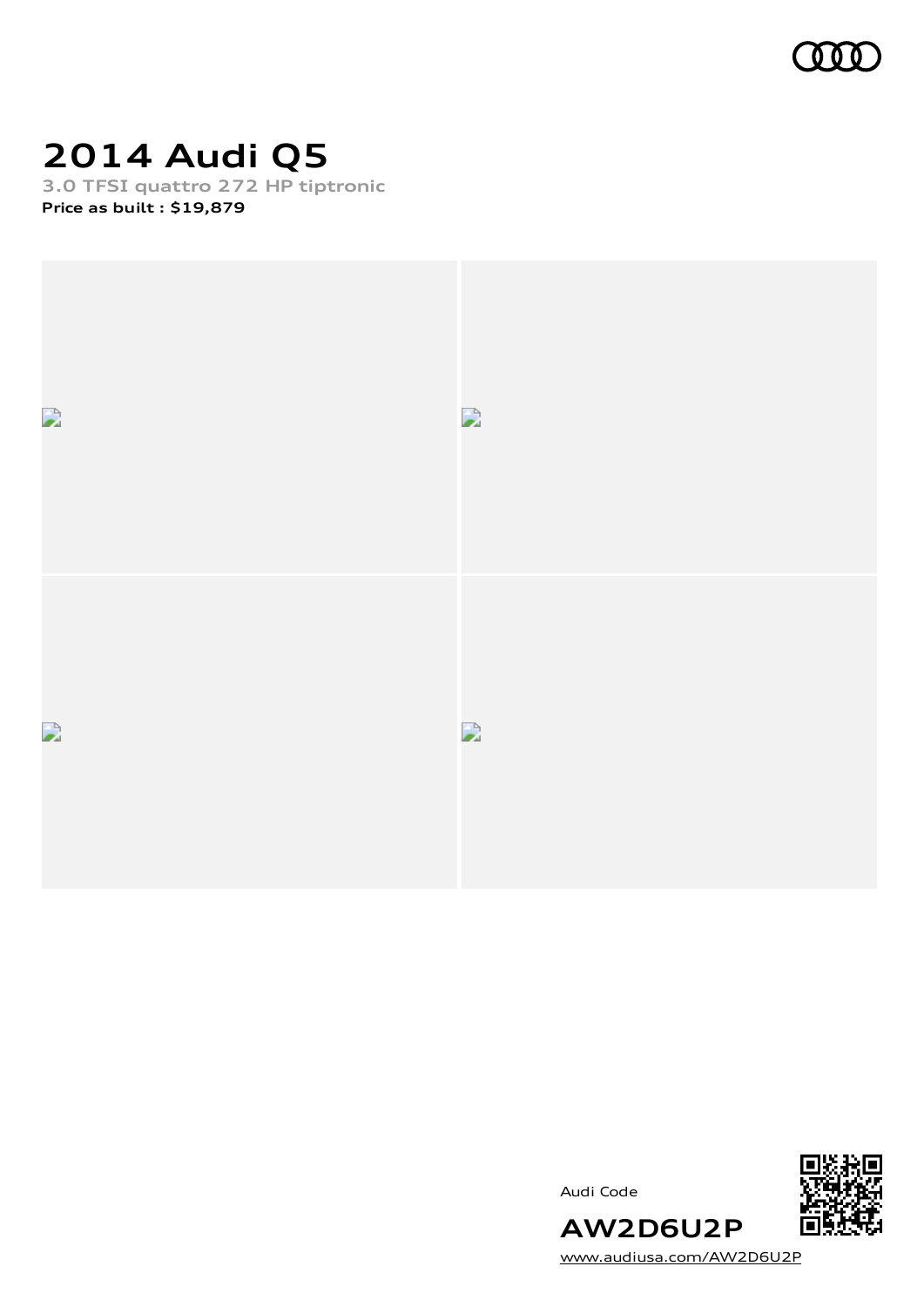### **Summary**

#### **Audi 2014 Audi Q5** 3.0 TFSI quattro 272 HP tiptronic

**Price as buil[t](#page-10-0)** \$19,879

### **Exterior colour**

Glacier White metallic

### D

#### **Further Information**

|                 | N٥           |
|-----------------|--------------|
| Mileage         | 92,396 miles |
| Type of vehicle | Used car     |

**Warranty**

#### **Interior colour**

### **Technical Specifications**

Engine type Six-cylinder Displacement/Bore and 2,995/84.5 x 89.0 cc/mm stroke Max. output  $({1})/{2}$  HP Torque /{1} lb-ft@rpm Top track speed 130 mph mph Acceleration (0 - 60 mph) 6.0 sec. seconds

**Audi Code** AW2D6U2P

**Your configuration on www.audiusa.com** [www.audiusa.com/AW2D6U2P](https://www.audiusa.com/AW2D6U2P)

**Commission number** 8d353b980a0e09b05160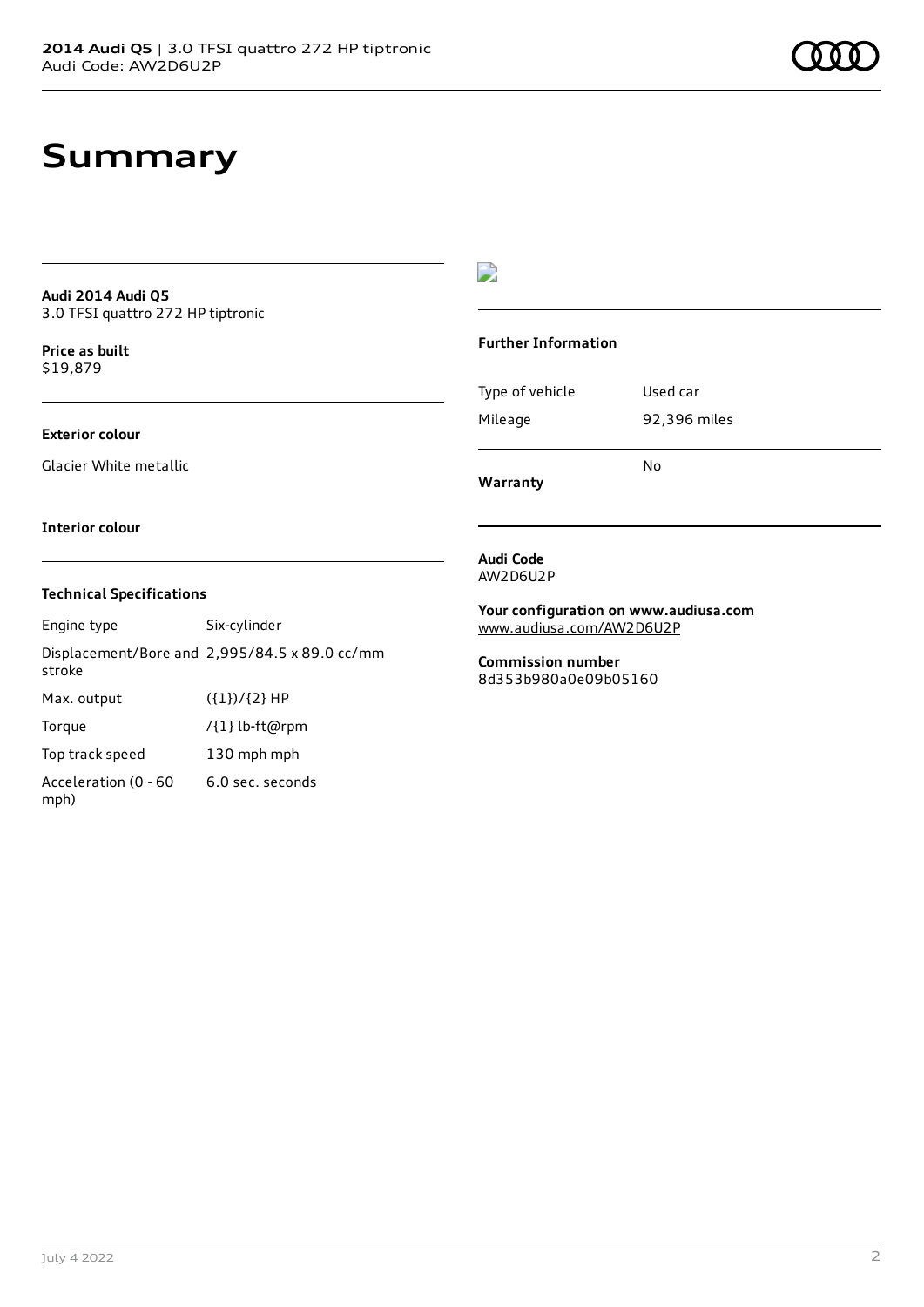## **Equipment**

Glacier White metallic

Black cloth headliner

Three–spoke multifunction steering wheel with shift paddles

Single CD/DVD player

Bang & Olufsen® Sound System

Color driver information system

HD Radio™ Technology

Voice control system

BLUETOOTH® wireless technology preparation for mobile phone









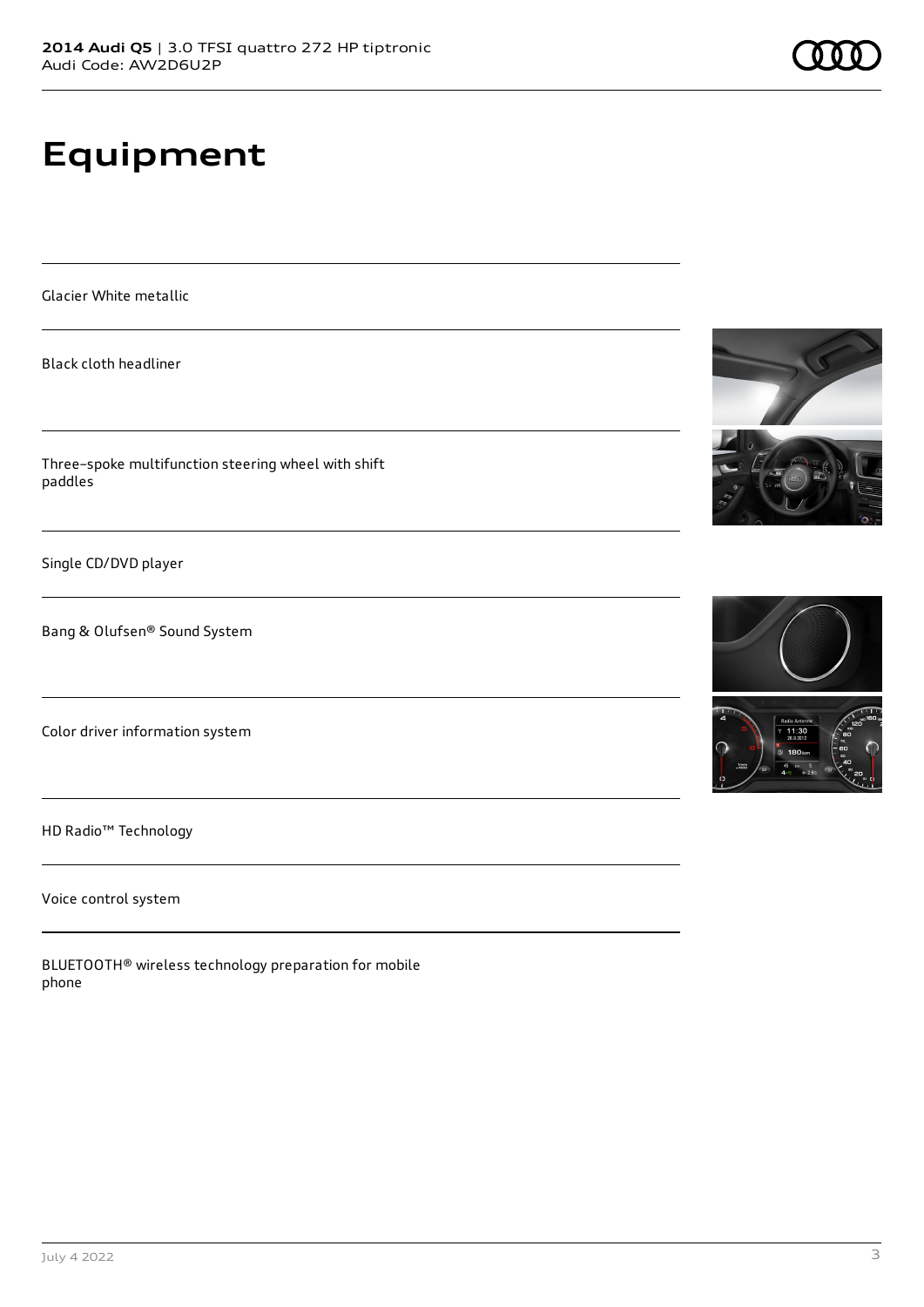### **Standard features**

### **Safety and Security**

| 4UB             | Driver and front passenger dual-stage<br>airbags, thorax side airbags and Sideguard®<br>head curtain airbags |
|-----------------|--------------------------------------------------------------------------------------------------------------|
| 1AT             | Anti-lock Brake System (ABS) with Electronic<br>Brake-pressure Distribution (EBD) and brake<br>assist        |
| UH1             | Electromechanical parking brake                                                                              |
| 8T1             | Cruise control with coast, resume and<br>accelerate features                                                 |
| VC <sub>2</sub> | Garage door opener (HomeLink®)                                                                               |
| QZ7             | Tilt and telescopic manually adjustable<br>steering column                                                   |
| 7K <sub>6</sub> | Tire-pressure monitoring system                                                                              |
| 4X3             | Front side airbags, with head airbag                                                                         |
| 8N6             | Rain sensor for automatic windshield wipers                                                                  |
| 413             | Audi advanced key (keyless access)                                                                           |
| 3B7             | Lower Anchorage and Tethers for Children<br>(LATCH) in rear seats                                            |
|                 |                                                                                                              |

### **Exterior**

| 6XL   | Power-folding, power-adjustable, auto-<br>dimming, heated side mirrors with memory |
|-------|------------------------------------------------------------------------------------|
| 1S1   | Car jack                                                                           |
| 1 B A | Five-link front suspension with upper and<br>lower control arms and stabilizer bar |
| 3S1   | Aluminum roof rails                                                                |
| 511   | Rear spoiler                                                                       |
| 8FH   | Xenon plus headlights with LED daytime<br>running lights                           |
| 803   | Automatic headlight leveling                                                       |
| HN2   | All-season tires 235/55 R19                                                        |

### **Exterior**

| 8SL | LED taillight technology                                     |
|-----|--------------------------------------------------------------|
| 4KF | Privacy glass                                                |
| 0NB | Nameplate set in base trim                                   |
| 4ZB | Stainless steel trunk edge trim and doorsills                |
| C7D | 19" 5-arm-star design wheels with 235/55<br>all-season tires |

### **Interior**

| QE1             | Storage nets in backs of front seats                                                 |
|-----------------|--------------------------------------------------------------------------------------|
| 3FU             | Panoramic sunroof                                                                    |
| 7M8             | Body-colored doorsill blades                                                         |
| <b>9AO</b>      | Three-zone automatic climate control                                                 |
| 4L7             | Auto-dimming interior mirror with compass                                            |
| QQ1             | Additional interior and exterior lighting                                            |
| 6E3             | Front center armrest with adjustable length<br>and height                            |
| 7F <sub>9</sub> | Leather gearshift knob                                                               |
| 4E9             | Power trunk open/close and hands-free<br>release                                     |
| 5XF             | Dual front sun visors with lighted vanity<br>mirrors                                 |
| 5KA             | Sliding 40/20/40 split folding rear seat with<br>pass-through and adjustable recline |
| 7HA             | Without leather                                                                      |
| N1F             | leather seating surfaces                                                             |
| 4A3             | <b>Heated front seats</b>                                                            |
| 5MG             | Dark Brown Walnut Wood inlay                                                         |
|                 |                                                                                      |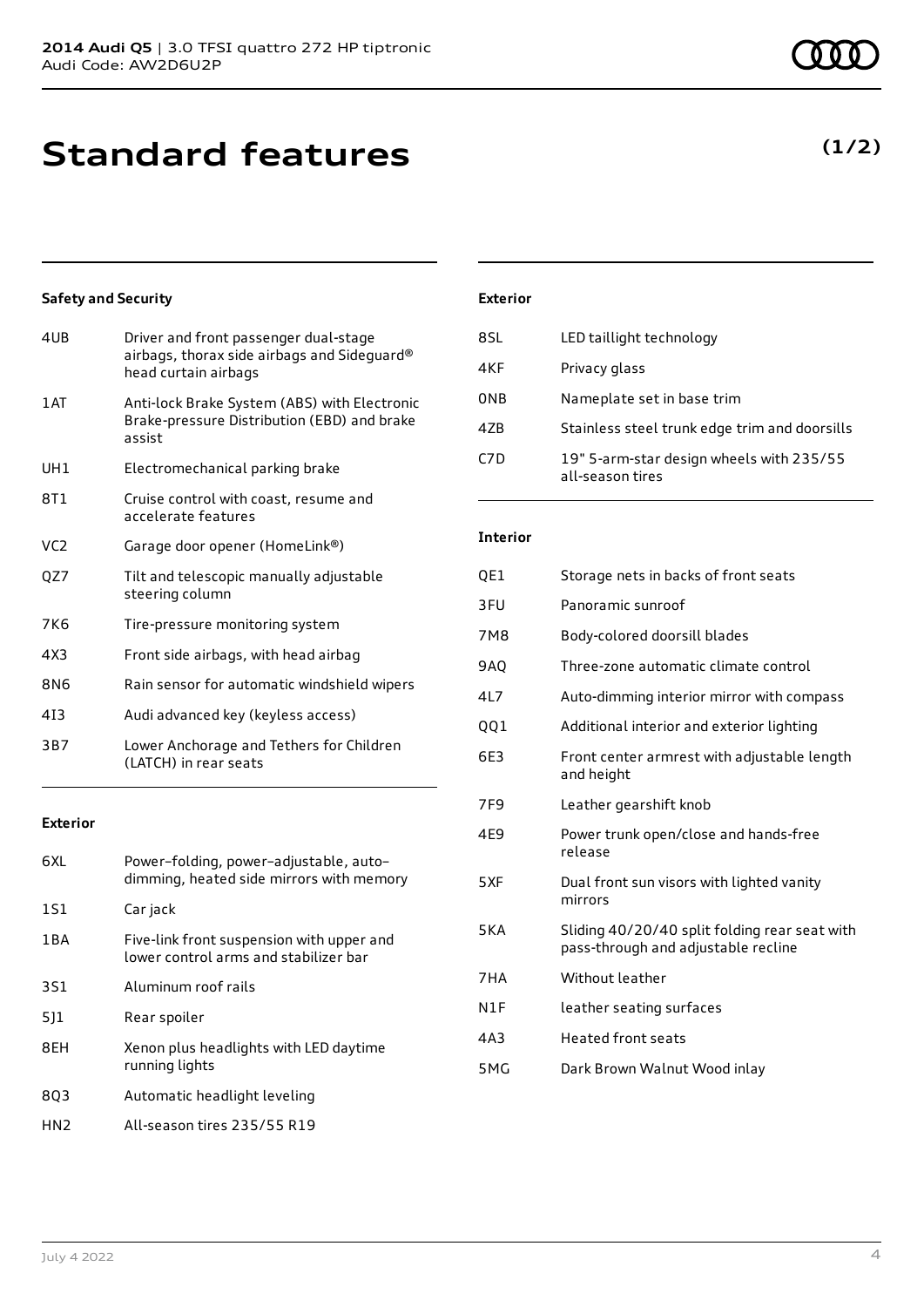**(2/2)**

# **Standard features**

### **Infotainment and Driver Assistance**

UF7 Audi music interface with iPod® integration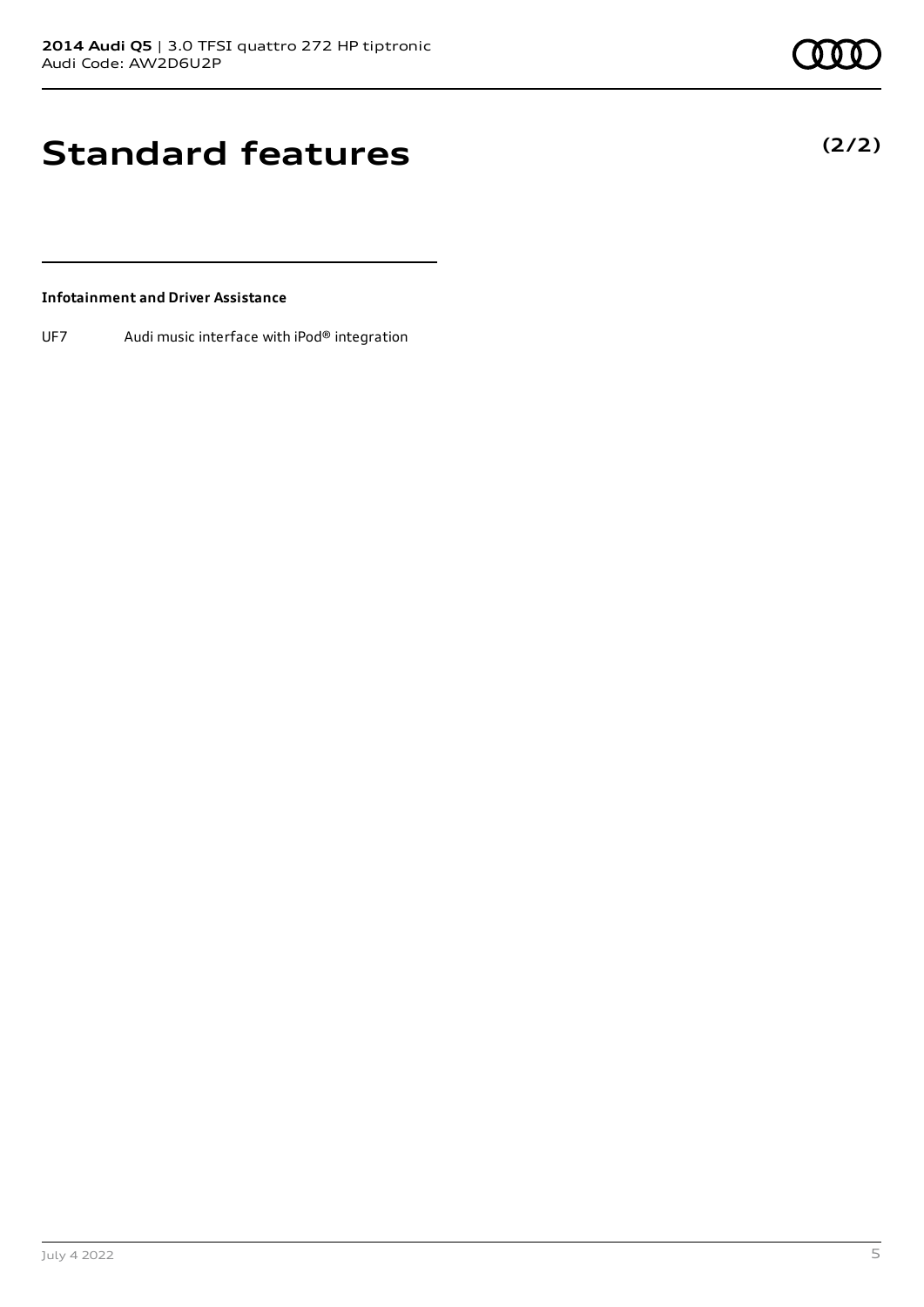### **Dealer remarks**

2014 Audi Q5 3.0T Premium Plus quattro Glacier White Metallic quattro 8-Speed Automatic 3.0L V6 TFSI DOHC

10 Speakers, 3-Spoke Multifunction Sport Steering Wheel, 4-Wheel Disc Brakes, 8.0J x 19" 5-Double-Spoke-Design Wheels, 8-Color Driver Information Display, ABS brakes, Air Conditioning, AM/FM radio, Audi Connect w/Online Services, Audi MMI Navigation Plus Package, Audi Parking System Plus w/Rear View Camera, Autodimming door mirrors, Auto-dimming Rear-View mirror, Automatic temperature control, Brake assist, Bumpers: body-color, CD player, Compass, Delay-off headlights, Driver door bin, Driver vanity mirror, Dual front impact airbags, Dual front side impact airbags, Electronic Stability Control, Four wheel independent suspension, Front anti-roll bar, Front Bucket Seats, Front Center Armrest, Front dual zone A/C, Front fog lights, Front reading lights, Garage door transmitter: HomeLink, Genuine wood console insert, Genuine wood dashboard insert, Genuine wood door panel insert, Headlight cleaning, Heated door mirrors, Heated front seats, High intensity discharge headlights: Bi-xenon, Illuminated entry, Leather Seating Surfaces, Leather Shift Knob, Leather steering wheel, Low tire pressure warning, Memory seat, Navigation System, Occupant sensing airbag, Outside temperature display, Overhead airbag, Overhead console, Panic alarm, Passenger door bin, Passenger vanity mirror, Power door mirrors, Power driver seat, Power Front Heated Bucket Seats, Power Liftgate, Power moonroof, Power passenger seat, Power steering, Power windows, Radio data system, Radio: Audi MMI Plus System w/6.5" Color Screen, Radio: In-Dash Single CD/DVD Player & HD Radio, Rain sensing wipers, Rear air conditioning, Rear anti-roll bar, Rear fog lights, Rear reading lights, Rear seat center armrest, Rear window defroster, Rear window wiper, Remote keyless entry, Roof rack, Security system, Speed control, Speed-sensing steering, Speed-Sensitive Wipers, Split folding rear seat, Spoiler, Sport Interior Package, Sport-Contoured Front Seats, Steering wheel mounted audio controls, Tachometer, Telescoping steering wheel, Tilt steering wheel, Traction control, Trip computer, Turn signal indicator mirrors, Variably intermittent wipers.

Odometer is 3950 miles below market average! 18/26 City/Highway MPG

Awards:

\* JD Power Automotive Performance, Execution and Layout (APEAL) Study \* 2014 KBB.com 10 Best Certified Pre-Owned Luxury Cars Under \$30,000 Comfortable Place To Buy Your Next Car!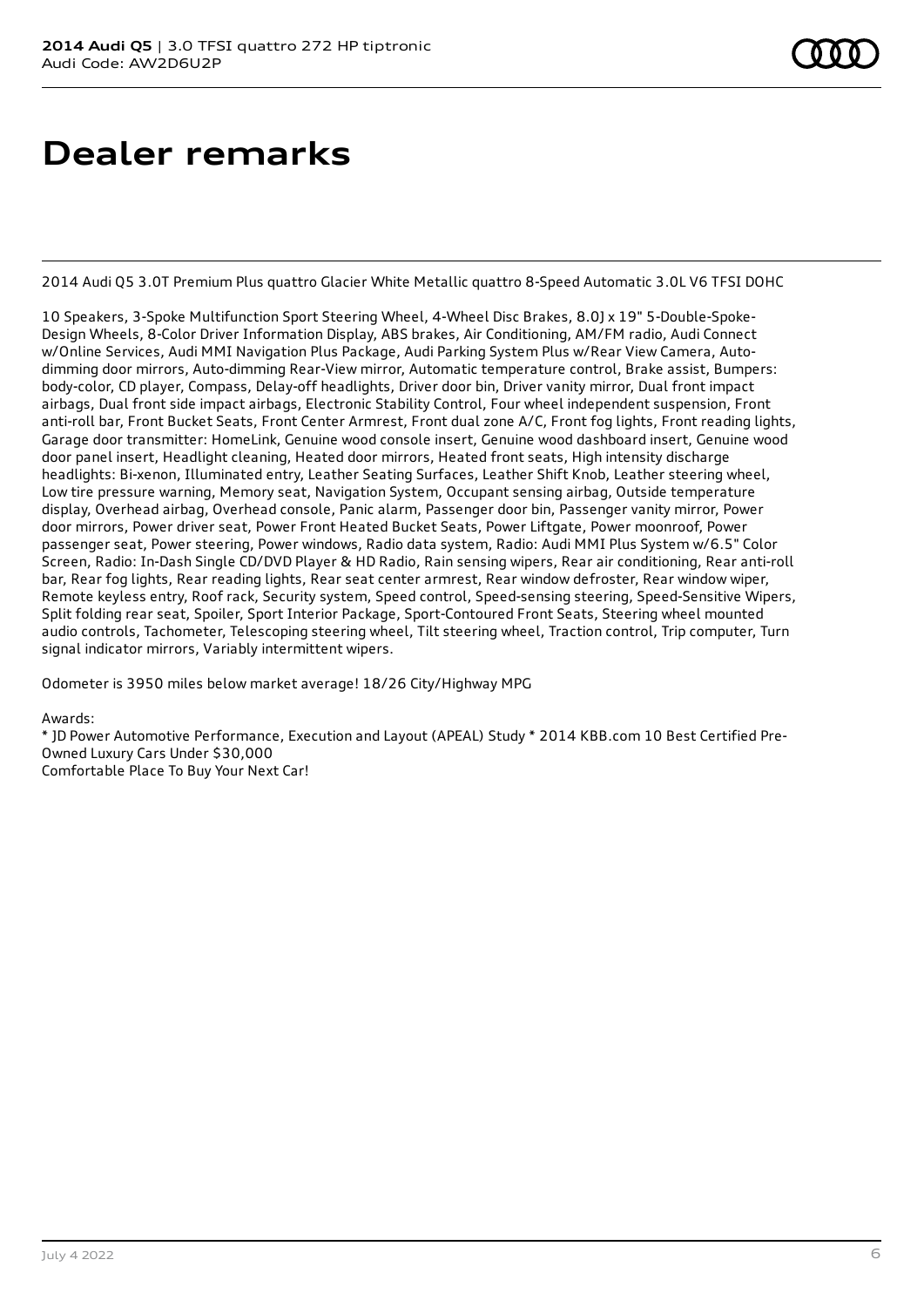### **Technical Specifications**

### **(1/2)**

### **Engineering | Performance**

| Engine type                                 | Six-cylinder                                               |
|---------------------------------------------|------------------------------------------------------------|
| Max. output                                 | $({1})/{2}$ HP                                             |
| Max. output ps/hp                           | 272 @ 4,780 @ rpm                                          |
| Towing capacity                             | 4,400 (maximum towing capacity)<br>/440 (tongue weight) lb |
| Torque                                      | /{1} lb-ft@rpm                                             |
| Valvetrain                                  | 24-valve DOHC                                              |
| Acceleration (0 - 60<br>mph)                | 6.0 sec. seconds                                           |
| Engine block                                | Aluminum alloy                                             |
| Induction/fuel injection Supercharged/TFSI® |                                                            |
| Cylinder head                               | Aluminum alloy                                             |
| stroke                                      | Displacement/Bore and 2,995/84.5 x 89.0 cc/mm              |
| Top track speed                             | 130 mph mph                                                |

### **Electrical system**

| Alternator | 14 Volts - NA amp |
|------------|-------------------|
| Battery    | 12 Volts - NA amp |

| Gear ratios: 8th         | 0.667 |
|--------------------------|-------|
| Gear ratios: 6th         | 1.000 |
| Gear ratios: Final Drive | 3.204 |
| Gear ratios: 7th         | 0.839 |
| Gear ratios: 4th         | 1.667 |
| Gear ratios: 5th         | 1.285 |
| Gear ratios: 2nd         | 3.143 |
| Gear ratios: 3rd         | 2.106 |
| Gear ratios: Reverse     | 3.317 |
| Gear ratios: 1st         | 4.714 |

**Transmission | Drivetrain**

#### **Steering**

| Steering type                             | Electromechanical power steering<br>system |
|-------------------------------------------|--------------------------------------------|
| Turning diameter, curb-38.1 ft<br>to-curb |                                            |
| Steering ratio                            | 15.9:1                                     |
| <b>Suspension</b>                         |                                            |

| Front axle | Five-link front suspension       |
|------------|----------------------------------|
| Rear axle  | Trapezoidal-link rear suspension |

### **Brakes**

| Front brakes | 13.6 (ventilated disc) in |
|--------------|---------------------------|
| Rear brakes  | 13.0 (ventilated disc) in |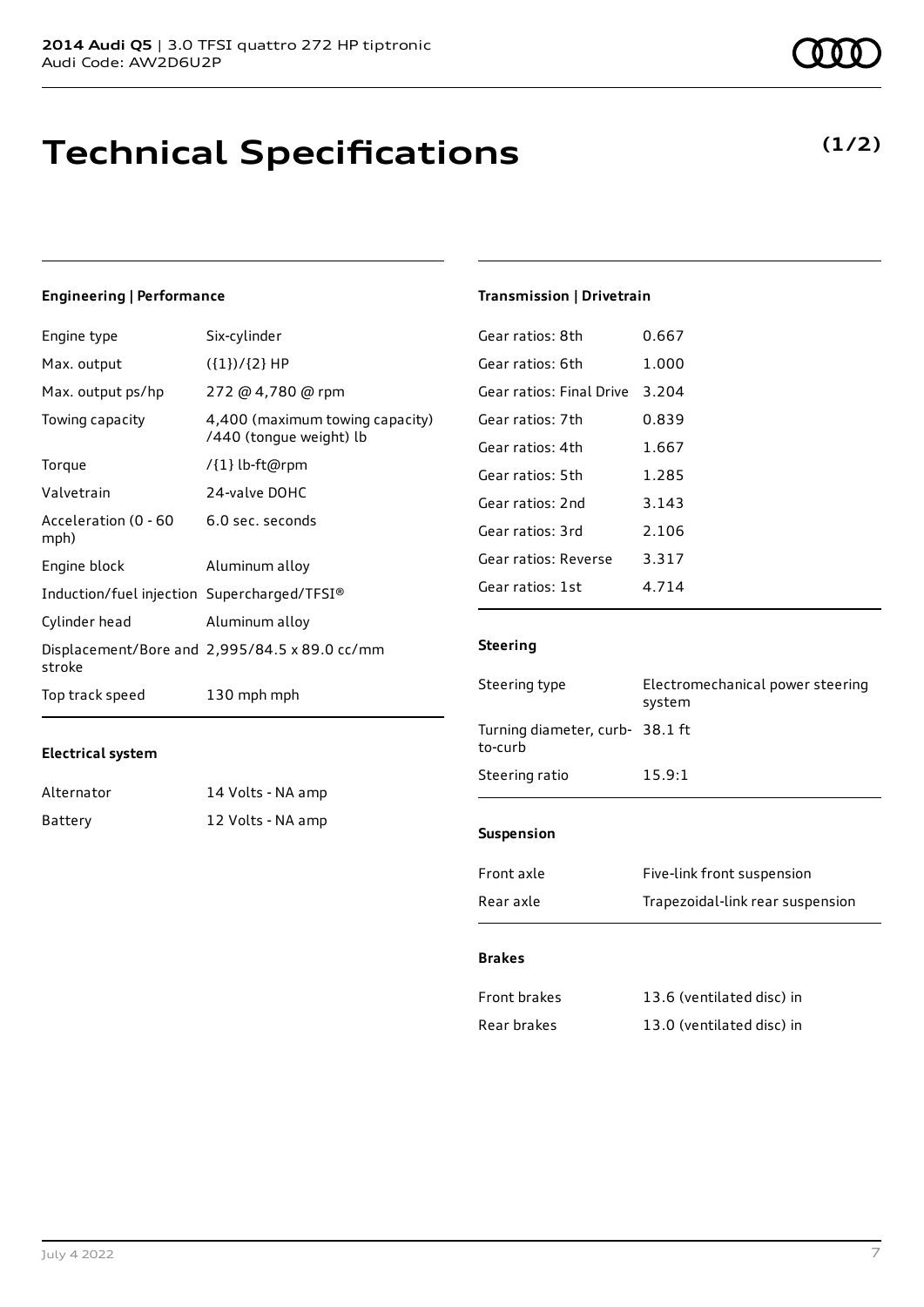### **Technical Specifications**

### **Body**

| Material | Fully galvanized steel unibody with<br>aluminum hood and tailgate and<br>multistep anti-corrosion protection |
|----------|--------------------------------------------------------------------------------------------------------------|
|          |                                                                                                              |

#### **Warranty | Maintenance**

| Warranty    | 4-Year/50,000 mile Audi New<br>Vehicle Limited Warranty                                  |
|-------------|------------------------------------------------------------------------------------------|
| Maintenance | 12-Month/5,000 mile (whichever<br>occurs first) NO CHARGE first<br>scheduled maintenance |

#### **Exterior Measurements**

| Height                           | 65.2 in  |
|----------------------------------|----------|
| Overall width without<br>mirrors | 74.7 in  |
| Length                           | 182.6 in |
| Wheelbase                        | 110.5 in |
| Drag coefficient                 | .33 Cw   |
| Overall width with<br>mirrors    | 82.2 in  |
| Track rear                       | 63.5 in  |
| Track front                      | 63.7 in  |
| Curb weight                      | NA lh    |

#### **Interior measurements**

| Seating capacity                          | 5                      |
|-------------------------------------------|------------------------|
| Shoulder room, rear                       | 56.4 in                |
| Head room with front<br>sunroof           | 39.4 in                |
| Leg room, rear                            | 37.4 in                |
| Shoulder room, front                      | 57.7 in                |
| Head room with rear<br>sunroof            | 39.0 in                |
| Head room, rear                           | 37.7 in                |
| Leg room, front                           | 41.0 in                |
| Head room, front                          | 38.1 in                |
| Cargo volume, rear<br>seatbacks up/folded | 29.1/57.3 cu ft, cu ft |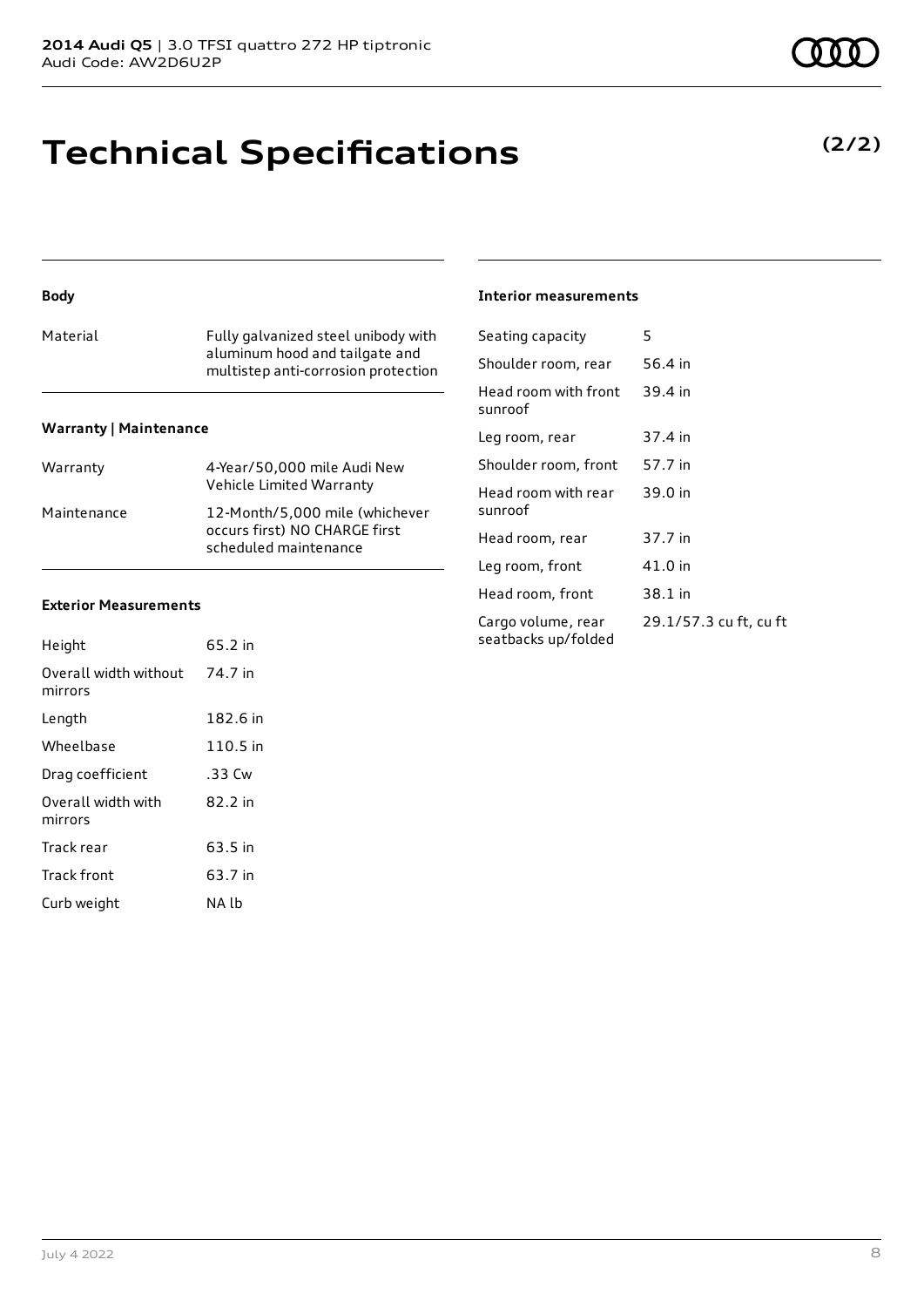### **Consumption- and emission**

**Consumption by NEDC**

combined 21 mpg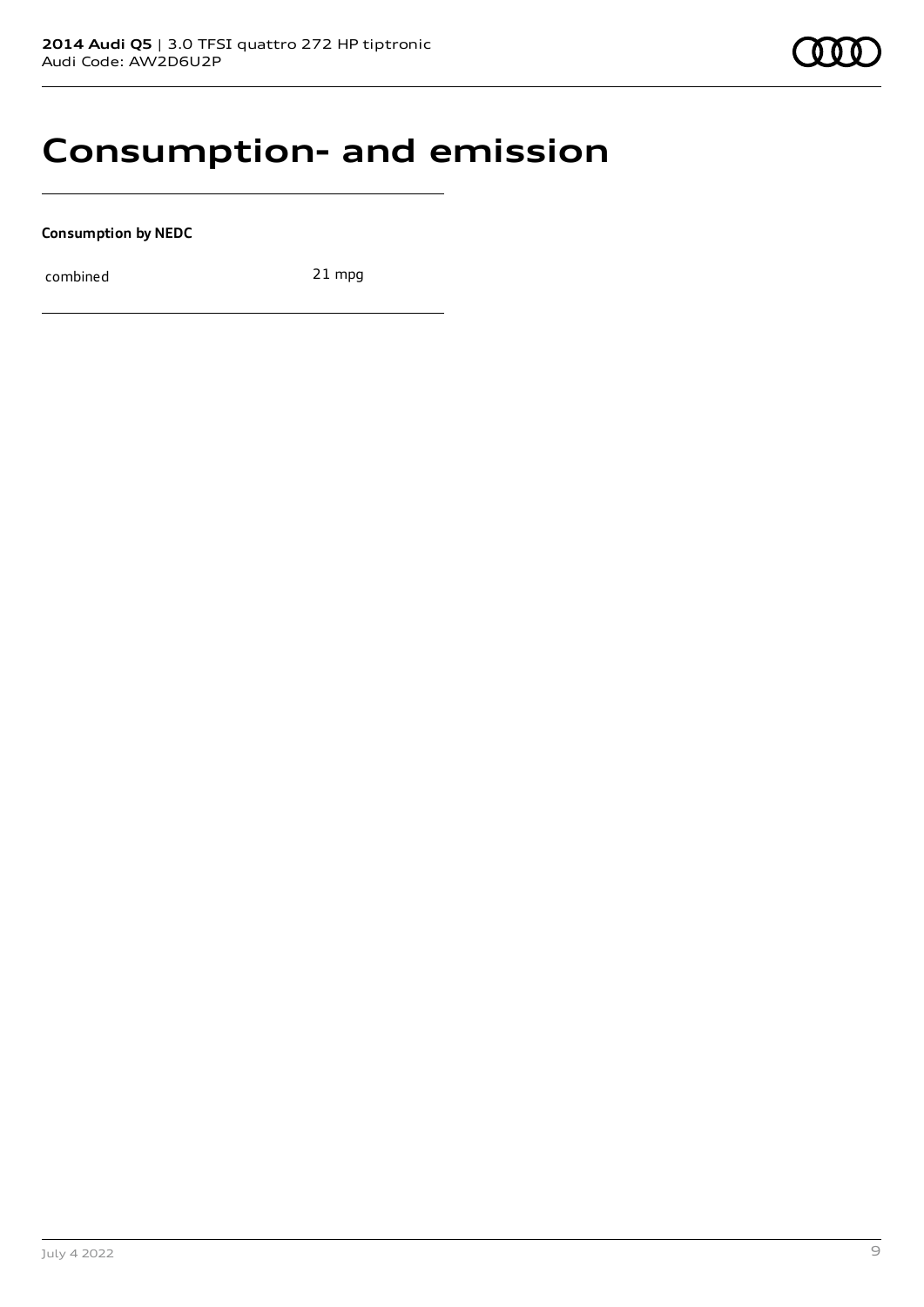

### **Contact**

Dealer **Audi Fort Collins**

3003 S College Ave 80525 Fort Collins CO

Phone: +19702263000 FAX: 9702236828

www: [https://www.audifortcollins.com](https://www.audifortcollins.com/)